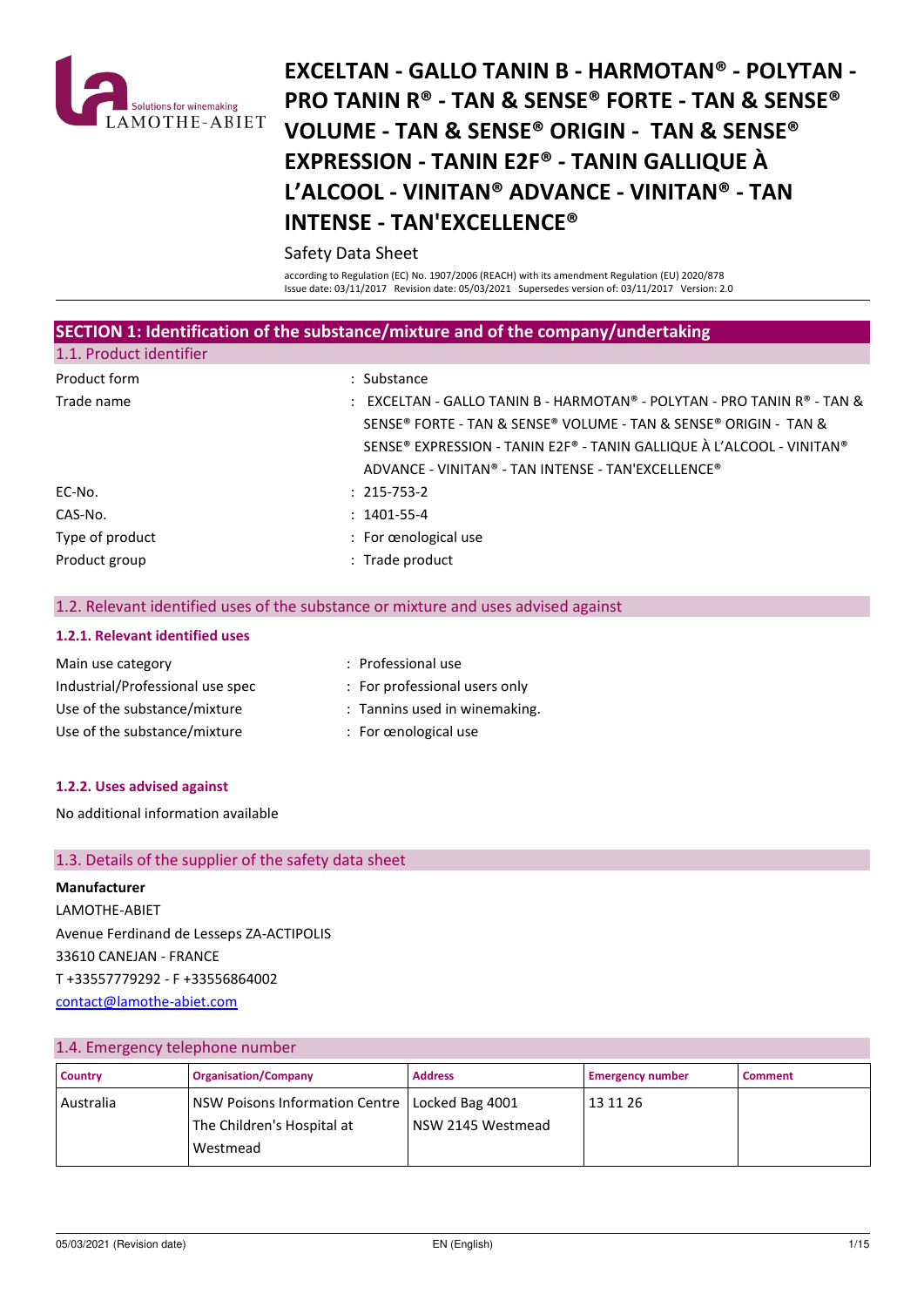# Safety Data Sheet

according to Regulation (EC) No. 1907/2006 (REACH) with its amendment Regulation (EU) 2020/878

| Canada         | <b>Ontario Poison Centre (OPC)</b>                                                          | The Hospital for Sick<br>Children<br>555 University Avenue<br>ON M5G 1X8 Toronto                              | 1-800-268-9017<br>(416) 813-5900     |                                                             |
|----------------|---------------------------------------------------------------------------------------------|---------------------------------------------------------------------------------------------------------------|--------------------------------------|-------------------------------------------------------------|
| Canada         | BC Drug and Poison Information<br>Centre (DPIC)                                             | 655 West 12th Avenue<br>BC V5Z 4R4 Vancouver                                                                  | 1-800-567-8911<br>(604) 682-5050     |                                                             |
| China          | National Poison Control Center                                                              | Chinese Center for<br>Disease Control and<br>Prevention<br>Nanwei road, No.29<br>100050 Beijing               | +86 10 831 32 046                    |                                                             |
| Croatia        | Centar za kontrolu otrovanja<br>Institut za medicinska<br>istraživanja i medicinu rada      | Ksaverska Cesta 2<br>p.p. 291<br>10000 Zagreb                                                                 | +385 1 234 8342                      | Information<br>available 24/7 in<br>Croatian and<br>English |
| Czech Republic | Toxikologické informační<br>středisko<br>Klinika pracovního lékařství VFN<br>a 1. LF UK     | Na Bojišti 1<br>120 00 Praha 2                                                                                | +420 224 919 293<br>+420 224 915 402 |                                                             |
| Denmark        | Giftlinjen                                                                                  | Bispebjerg Bakke 23<br>Opgang 20 C<br>2400 København NV                                                       | +45 82 12 12 12                      |                                                             |
| Georgia        | National Toxicology Information<br><b>Advisory Center</b>                                   | Tbilisi State Medical<br>University<br><b>Department of Toxicology</b><br>- 7 Asatiani St.<br>380 077 Tbilisi | +995 99 533320                       |                                                             |
| Greece         | <b>Poisons Information Centre</b><br>Children's Hospital P&A Kyriakou                       | 11762 Athens                                                                                                  | +30 2 10 779 3777                    |                                                             |
| Hungary        | Országos Kémiai Biztonsági<br>Intézet<br>Egészségügyi Toxikológiai<br>Tájékoztató Szolgálat | Nagyvárad tér 2.<br>1437 Budapest, Pf. 839<br>1097 Budapest                                                   | +36 80 20 11 99                      |                                                             |
| Israel         | <b>Israel Poison Information Center</b><br>Rambam Health Care Campus                        | 6 Ha'Aliya Street<br>31096 Haifa                                                                              | +972 4 854 1900                      |                                                             |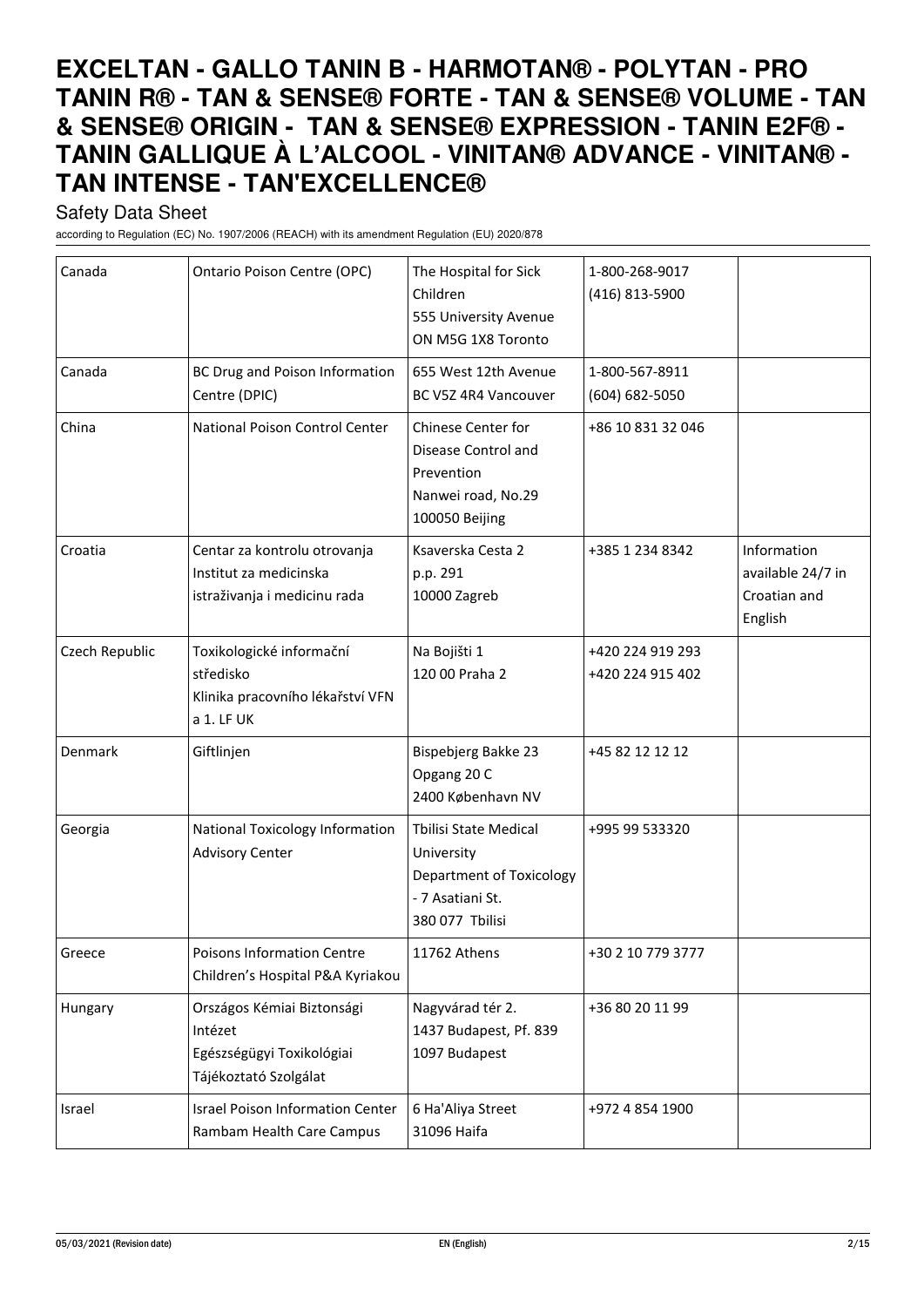# Safety Data Sheet

according to Regulation (EC) No. 1907/2006 (REACH) with its amendment Regulation (EU) 2020/878

| Japan       | Japan Poison Information Center                                                                                               | <b>Tsukuba Medical Center</b><br>1-1-1 Amakubo<br>305-0005 Tsukuba City,<br>Ibaraki | +81-29-856-3566<br>+81-72-727-2499     |  |
|-------------|-------------------------------------------------------------------------------------------------------------------------------|-------------------------------------------------------------------------------------|----------------------------------------|--|
| Jordan      | National Drug & Poison<br>Information Center of Jordan                                                                        |                                                                                     | 0798506755<br>00962-6-5353444          |  |
| Kazakhstan  | Republican Toxicology Center                                                                                                  | Tole-bi 93<br>480083 Almaty                                                         | +7 3272 925 868                        |  |
| Malta       | Medicines & Poisons Info Office                                                                                               | Mater Dei Hospital<br><b>MSD Msida</b>                                              | +356 2545 6504                         |  |
| New Zealand | <b>National Poisons Centre</b>                                                                                                | Dunedin School of<br>Medicine, University of<br>Otago<br>PO Box 913<br>9054 Dunedin | 0800 764 766<br>+56 2 2 247 3600       |  |
| Poland      | National Poisons Information<br>Centre<br>The Nofer Institute of<br>Occupational Medicine (Łódź)                              | ul. Teresy 8<br>P.O. BOX 199<br>90950 Łódź                                          | +48 42 63 14 724                       |  |
| Romania     | Department of Clinical<br>Toxicology<br>Spitalul de Urgenta Floreasca                                                         | Calea Floreasca<br><b>Bucuresti</b>                                                 | +40 21 230 8000                        |  |
| Russia      | Информационно-<br>консультативный центр по<br>токсикология (RTIAC)<br>Министерство<br>здравоохранения Российской<br>Федерации | 3 Сухаревская Площадь<br>Блок 7<br>129090 г. Москва                                 | +7 495 628 1687<br>(только на русском) |  |
| Serbia      | Nacionalni centar za kontrolu<br>trovanja - VMA                                                                               | Crnotravska 17<br>11000 Beograd                                                     | +381 11 360 84 40                      |  |
| Slovenia    | Center za klinično toksikologijo in<br>farmakologijo<br>Interna klinika, UKCL                                                 | Zaloška 7<br>1000 Ljubljana                                                         | +386 522 52 83                         |  |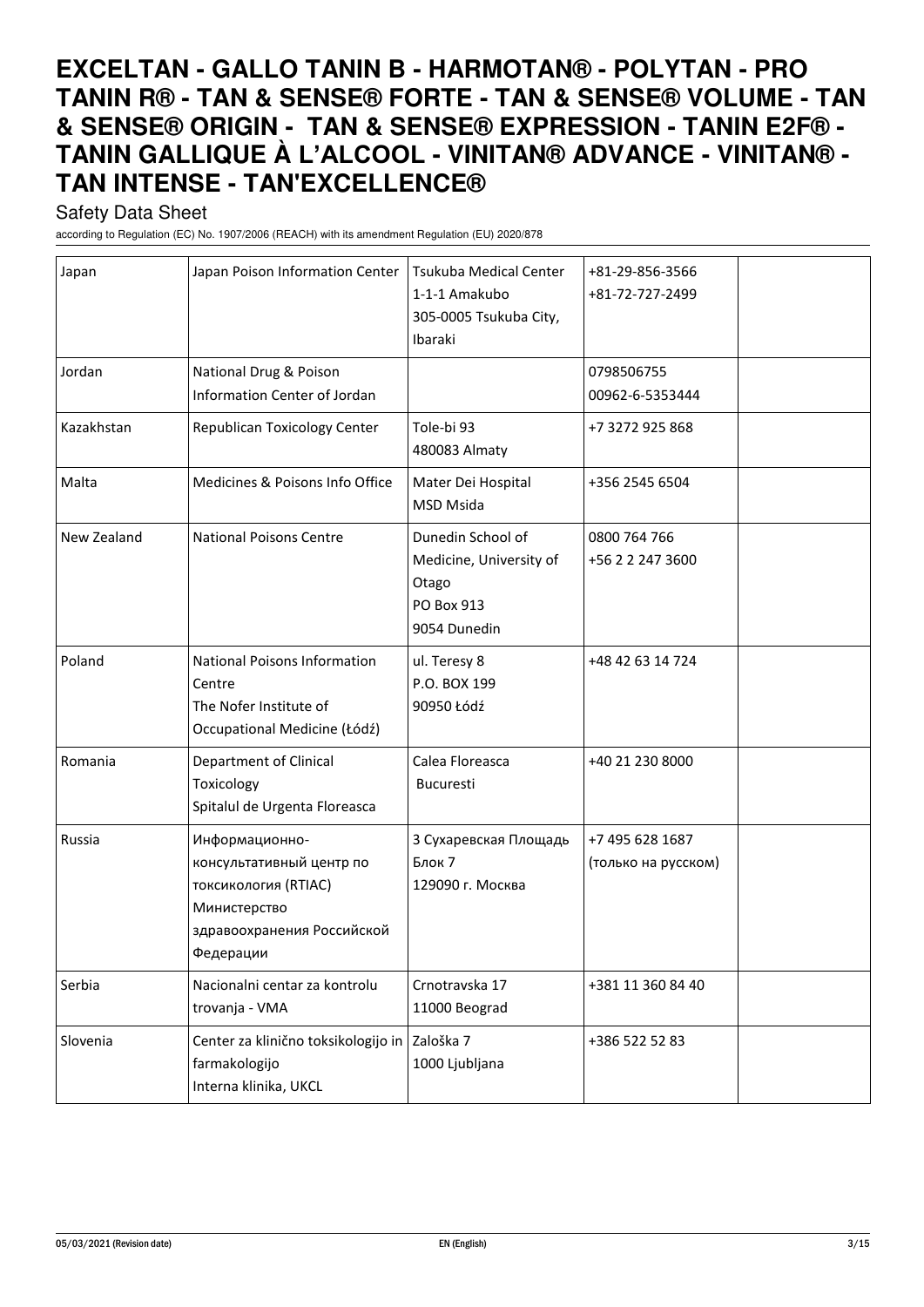# Safety Data Sheet

according to Regulation (EC) No. 1907/2006 (REACH) with its amendment Regulation (EU) 2020/878

| South Africa                | <b>Tygerberg Poison Information</b><br>Centre                                                                                       | Division of Clinical<br>Pharmacology Faculty of<br>Medicine and Heath<br><b>Sciences</b><br>Stellenbosch University -<br><b>PO Box 241</b><br>8 000 Cape Town | 0861 555 777<br>+56 2 2 247 3600   |                                                                                                        |
|-----------------------------|-------------------------------------------------------------------------------------------------------------------------------------|---------------------------------------------------------------------------------------------------------------------------------------------------------------|------------------------------------|--------------------------------------------------------------------------------------------------------|
| Sweden                      | Giftinformationscentralen                                                                                                           | Solna Strandväg 21<br>171 54 Solna                                                                                                                            | 112 - begär<br>Giftinformation     |                                                                                                        |
| Turkey                      | Ulusal Zehir Merkezi (UZEM)<br>Refik Saydam Hıfzısıhha Merkezi<br>Başkanlığı                                                        | Cemal Gürsel Cd. No: 18<br>Sihhiye<br>Çankaya<br>06590 Ankara                                                                                                 | 114                                | Information is<br>provided to public<br>and medical<br>personnel on<br>poisoning incidents<br>via 114. |
| United Kingdom              | <b>National Poisons Information</b><br>Service (Belfast Centre)<br>Royal Victoria Hospital                                          | Grosvenor Road<br>BT12 6BA Belfast                                                                                                                            | 0344 892 0111                      |                                                                                                        |
| United Kingdom              | National Poisons Information<br>Service (Birmingham Centre)<br>City Hospital                                                        | Dudley Road<br>B18 7QH Birmingham                                                                                                                             | 0344 892 0111                      |                                                                                                        |
| United Kingdom              | <b>National Poisons Information</b><br>Service (Cardiff Centre)<br>Gwenwyn Ward, Llandough<br>Hospital                              | Penarth<br>CF64 2XX Cardiff                                                                                                                                   | 0344 892 0111                      |                                                                                                        |
| United Kingdom              | <b>National Poisons Information</b><br>Service Edinburgh<br>Royal Infirmary of Edinburgh                                            | Little France Crescent<br>EH16 4SA Edinburgh                                                                                                                  | 0344 892 0111                      |                                                                                                        |
| United Kingdom              | Guy's & St Thomas' Poisons Unit<br>Medical Toxicology Unit, Guy's &<br>St Thomas' Hospital Trust                                    | Avonley Road<br>SE14 5ER London                                                                                                                               | +44 20 7188 7188                   |                                                                                                        |
| United Kingdom              | <b>National Poisons Information</b><br>Service (Newcastle Centre)<br><b>Regional Drugs and Therapeutics</b><br>Centre, Wolfson Unit | <b>Claremont Place</b><br>Newcastle-upon-Tyne<br>NE1 4LP Newcastle                                                                                            | 0344 892 0111                      |                                                                                                        |
| United States of<br>America | American Association of Poison<br><b>Control Centers</b>                                                                            | 515 King St., Suite 510<br>VA 22314 Alexandria                                                                                                                | 1-800-222-1222<br>+56 2 2 247 3600 |                                                                                                        |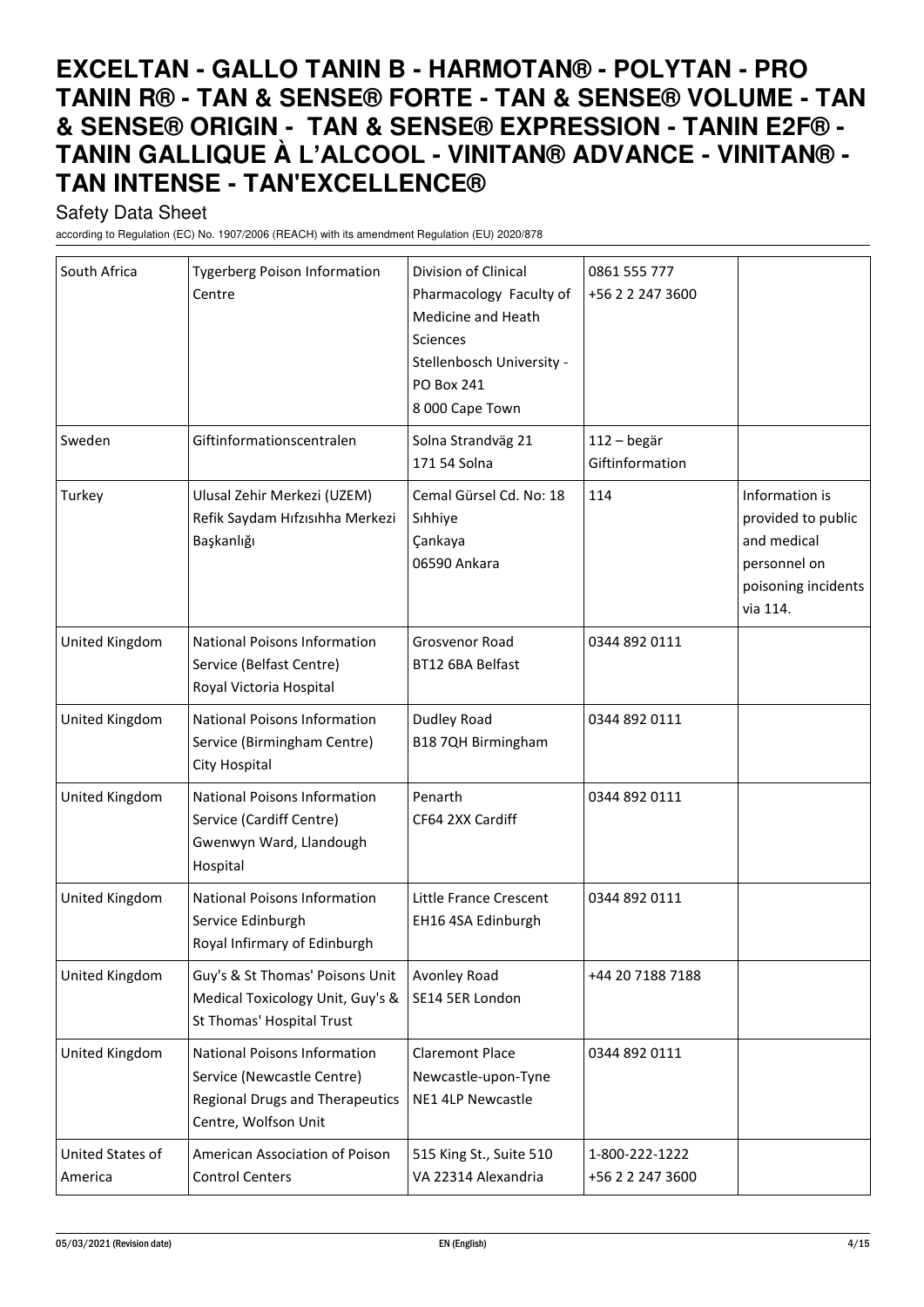# Safety Data Sheet

according to Regulation (EC) No. 1907/2006 (REACH) with its amendment Regulation (EU) 2020/878

# **SECTION 2: Hazards identification**

2.1. Classification of the substance or mixture

# **Classification according to Regulation (EC) No. 1272/2008 [CLP]**

Not classified

### **Adverse physicochemical, human health and environmental effects**

No additional information available

# 2.2. Label elements

According to EC directives or the corresponding national regulations there is no labelling obligation for this product.

No labelling applicable

2.3. Other hazards

No additional information available

| <b>SECTION 3: Composition/information on ingredients</b> |                         |
|----------------------------------------------------------|-------------------------|
| 3.1. Substances                                          |                         |
| Substance type                                           | : Mono-constituent      |
| Name                                                     | : Tannins LAMOTHE-ABIET |
| CAS-No.                                                  | $: 1401 - 55 - 4$       |
| EC-No.                                                   | $: 215 - 753 - 2$       |

| <b>Name</b> | <b>Product identifier</b> | $\%$ |
|-------------|---------------------------|------|
| Tannins     | (CAS-No.) 1401-55-4       | 100  |
|             | (EC-No.) 215-753-2        |      |

# 3.2. Mixtures

### Not applicable

| <b>SECTION 4: First aid measures</b>   |                                                                                                                                                                                                                     |
|----------------------------------------|---------------------------------------------------------------------------------------------------------------------------------------------------------------------------------------------------------------------|
| 4.1. Description of first aid measures |                                                                                                                                                                                                                     |
| First-aid measures general             | : If symptoms persist call a doctor.                                                                                                                                                                                |
| First-aid measures after inhalation    | : Remove person to fresh air and keep comfortable for breathing. If symptoms<br>persist, call a physician.                                                                                                          |
| First-aid measures after skin contact  | : After contact with skin, wash immediately and thoroughly with water and soap.<br>If symptoms persist, call a physician.                                                                                           |
| First-aid measures after eye contact   | : In case of eye contact, immediately rinse with clean water for 10-15 minutes.<br>Remove contact lenses, if present and easy to do. Continue rinsing. If eye<br>irritation persists: Get medical advice/attention. |
| First-aid measures after ingestion     | : If swallowed, rinse mouth with water (only if the person is conscious). Never<br>give anything by mouth to an unconscious person. Call a poison center or a<br>doctor if you feel unwell.                         |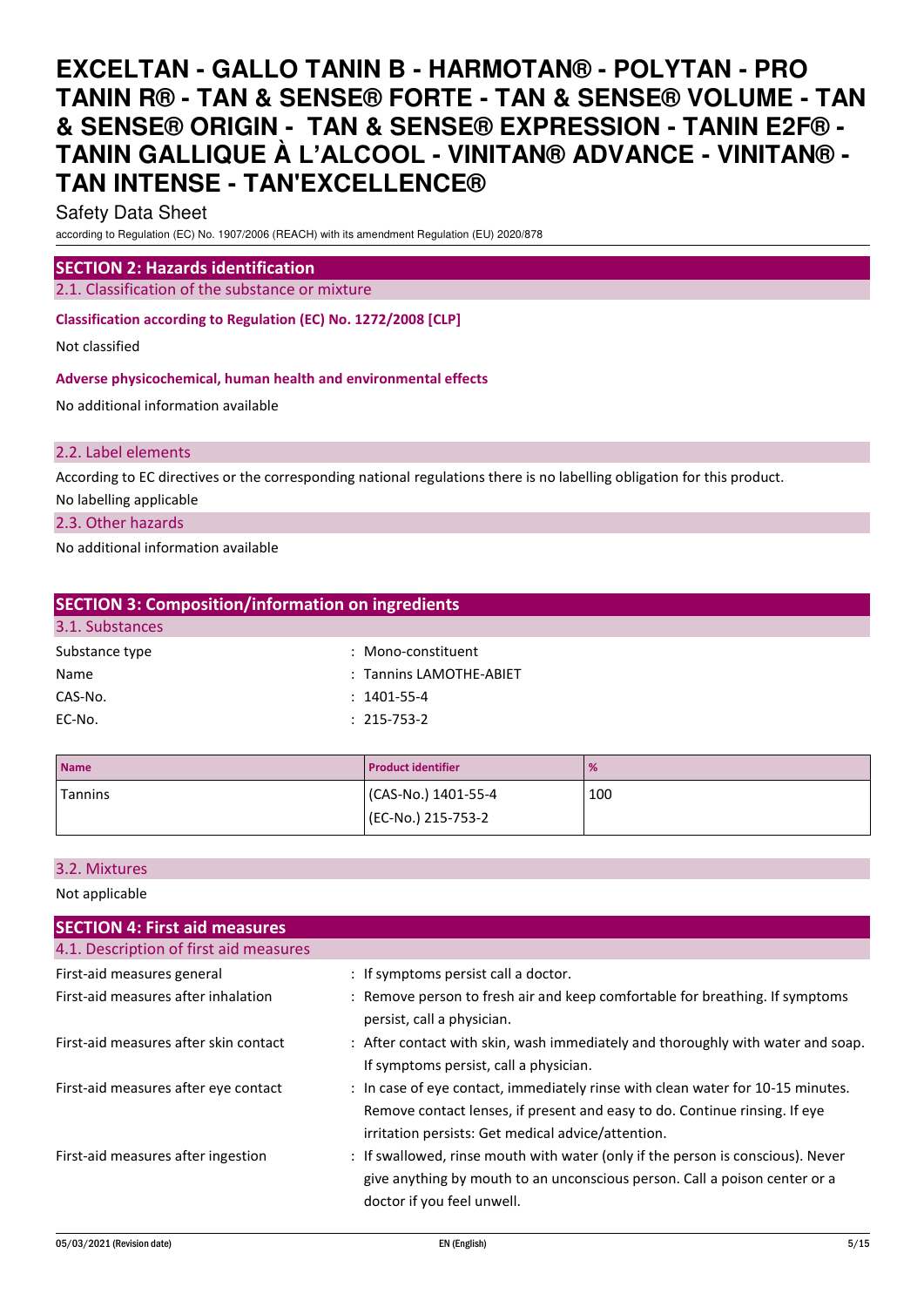Safety Data Sheet

according to Regulation (EC) No. 1907/2006 (REACH) with its amendment Regulation (EU) 2020/878

| 4.2. Most important symptoms and effects, both acute and delayed |                                                                                 |  |
|------------------------------------------------------------------|---------------------------------------------------------------------------------|--|
| Symptoms/effects                                                 | : More detailed information: See section 11.                                    |  |
|                                                                  |                                                                                 |  |
|                                                                  | 4.3. Indication of any immediate medical attention and special treatment needed |  |
| Treat symptomatically.                                           |                                                                                 |  |
|                                                                  |                                                                                 |  |
|                                                                  |                                                                                 |  |
| <b>SECTION 5: Firefighting measures</b>                          |                                                                                 |  |

| 5.1. Extinguishing media                                       |                                                                                                 |
|----------------------------------------------------------------|-------------------------------------------------------------------------------------------------|
| Suitable extinguishing media<br>Unsuitable extinguishing media | : carbon dioxide (CO2), powder, alcohol-resistant foam, water spray.<br>: Do not use water jet. |
|                                                                |                                                                                                 |
| 5.2. Special hazards arising from the substance or mixture     |                                                                                                 |
| Fire hazard                                                    | : In case of fire and/or explosion do not breathe fumes.                                        |
| Hazardous decomposition products in case                       | : Toxic fumes may be released. Carbon oxides (CO, CO2).                                         |
| of fire                                                        |                                                                                                 |
|                                                                |                                                                                                 |
|                                                                |                                                                                                 |

| 5.3. Advice for firefighters   |                                                                              |
|--------------------------------|------------------------------------------------------------------------------|
| Protection during firefighting | : Do not attempt to take action without suitable protective equipment. Self- |
|                                | contained breathing apparatus. Complete protective clothing.                 |
| Other information              | : Do not contaminate ground and surface water. Dispose in a safe manner in   |
|                                | accordance with local/national regulations.                                  |

| <b>SECTION 6: Accidental release measures</b>                            |                                                                                                                                                                |  |
|--------------------------------------------------------------------------|----------------------------------------------------------------------------------------------------------------------------------------------------------------|--|
| 6.1. Personal precautions, protective equipment and emergency procedures |                                                                                                                                                                |  |
| 6.1.1. For non-emergency personnel                                       |                                                                                                                                                                |  |
| Protective equipment                                                     | : Wear recommended personal protective equipment.                                                                                                              |  |
| Emergency procedures                                                     | : No flames, no sparks. Eliminate all sources of ignition. Ventilate spillage area.                                                                            |  |
| Measures in case of dust release                                         | : Avoid dust formation.                                                                                                                                        |  |
| 6.1.2. For emergency responders                                          |                                                                                                                                                                |  |
| Protective equipment                                                     | : Do not attempt to take action without suitable protective equipment. For<br>further information refer to section 8: "Exposure controls/personal protection". |  |

## 6.2. Environmental precautions

Do not flush into surface water or sewer system.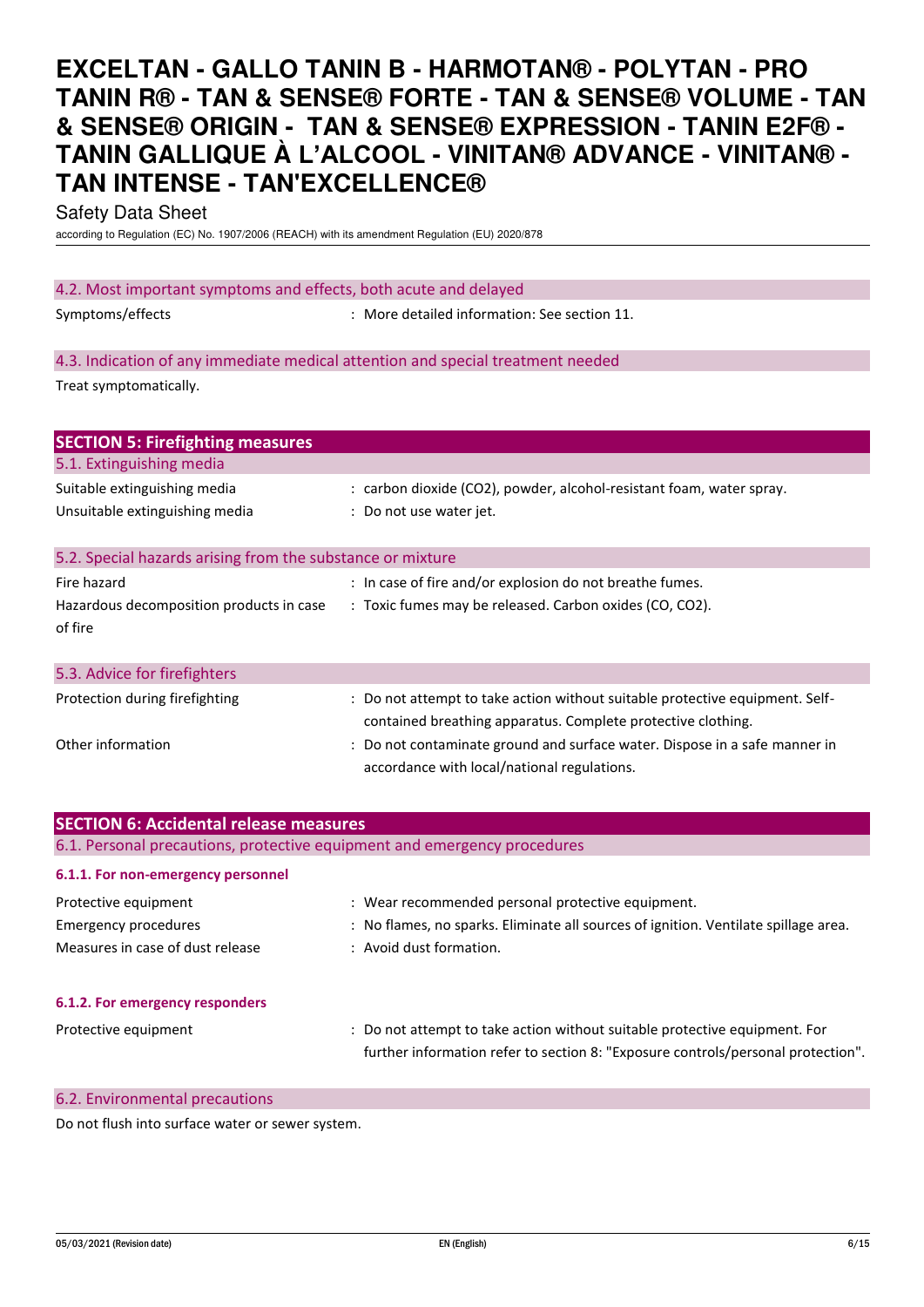### Safety Data Sheet

according to Regulation (EC) No. 1907/2006 (REACH) with its amendment Regulation (EU) 2020/878

| 6.3. Methods and material for containment and cleaning up |                                                                             |  |
|-----------------------------------------------------------|-----------------------------------------------------------------------------|--|
| Methods for cleaning up                                   | : Mechanically recover the product. Contain leaking substance, pump over in |  |
|                                                           | suitable containers. Clean contaminated surfaces with an excess of water.   |  |
| Other information                                         | : Dispose of materials or solid residues at an authorized site.             |  |

### 6.4. Reference to other sections

Concerning personal protective equipment to use, see section 8. For further information refer to section 13.

| <b>SECTION 7: Handling and storage</b>                            |                                                                                                                                                                                                                                                                                                |
|-------------------------------------------------------------------|------------------------------------------------------------------------------------------------------------------------------------------------------------------------------------------------------------------------------------------------------------------------------------------------|
| 7.1. Precautions for safe handling                                |                                                                                                                                                                                                                                                                                                |
| Precautions for safe handling<br>Hygiene measures                 | : Store tightly closed in a dry and cool place. Ensure good ventilation of the work<br>station. Avoid contact with skin and eyes. Wear recommended personal<br>protective equipment.<br>: Do not eat, drink or smoke when using this product. Always wash hands after<br>handling the product. |
| 7.2. Conditions for safe storage, including any incompatibilities |                                                                                                                                                                                                                                                                                                |
| <b>Technical measures</b>                                         | : Keep only in the original container.                                                                                                                                                                                                                                                         |
| Storage conditions                                                | : Keep container tightly closed to prevent moisture pick-up. Store in a dry, cool<br>place. Keep in a well-ventilated room. Keep out of direct sunlight.                                                                                                                                       |
| Heat and ignition sources                                         | : Keep away from ignition sources (including static discharges).                                                                                                                                                                                                                               |

| 7.3. Specific end use(s) |
|--------------------------|
|--------------------------|

No additional information available

# **SECTION 8: Exposure controls/personal protection**

# 8.1. Control parameters

# **8.1.1 National occupational exposure and biological limit values**

No additional information available

# **8.1.2. Recommended monitoring procedures**

No additional information available

# **8.1.3. Air contaminants formed**

No additional information available

# **8.1.4. DNEL and PNEC**

No additional information available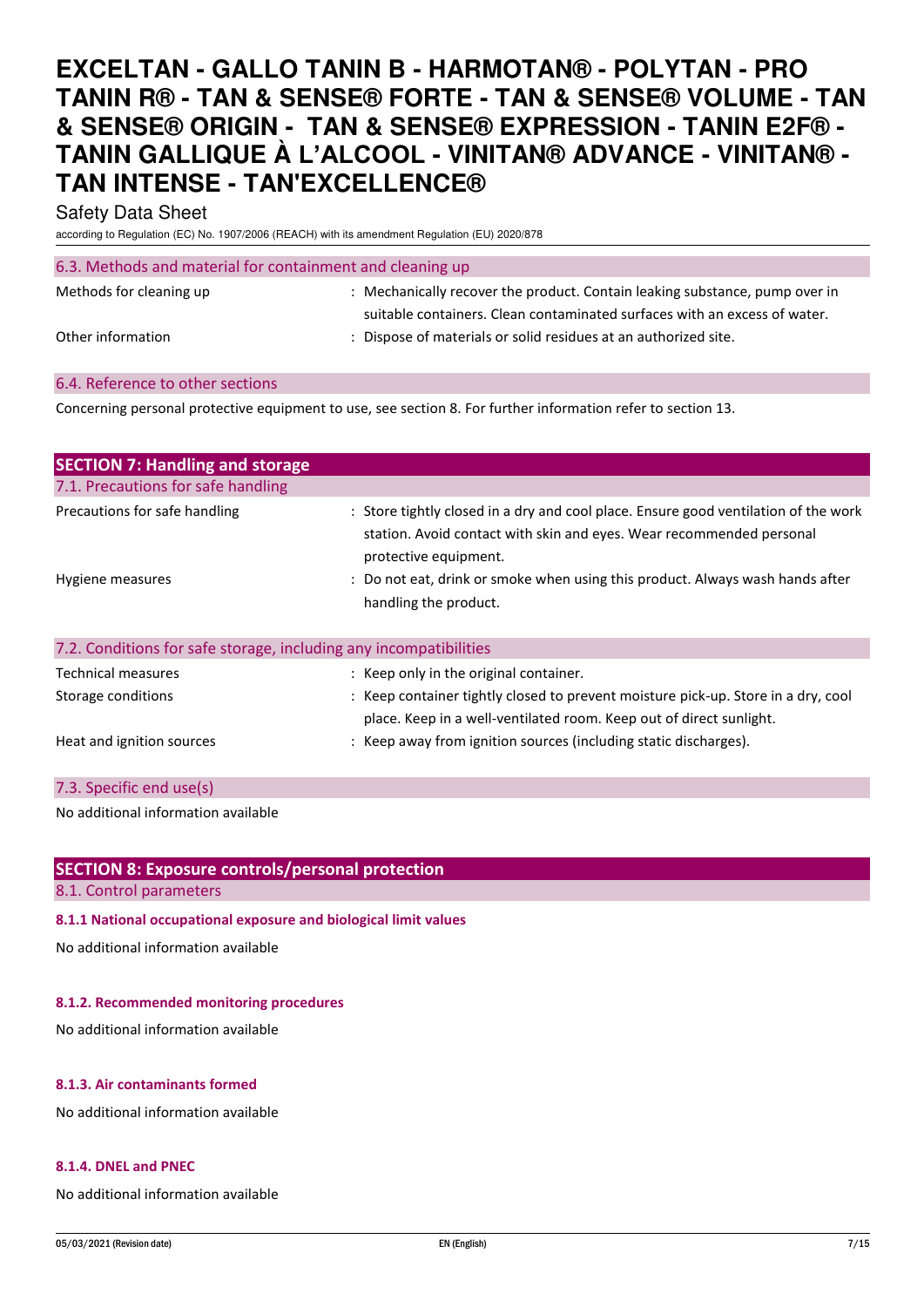# Safety Data Sheet

according to Regulation (EC) No. 1907/2006 (REACH) with its amendment Regulation (EU) 2020/878

### **8.1.5. Control banding**

No additional information available

### 8.2. Exposure controls

### **8.2.1. Appropriate engineering controls**

## **Appropriate engineering controls:**

Ensure good ventilation of the work station. Emergency eye wash fountains and safety showers should be available in the immediate vicinity of any potential exposure.

### **8.2.2. Personal protection equipment**

### **Personal protective equipment:**

Refer to protective measures listed in Sections 7 and 8.

### **8.2.2.1. Eye and face protection**

#### **Eye protection:**

No special eye protection equipment recommended under normal conditions of use. Where excessive dust may result, wear goggles

### **8.2.2.2. Skin protection**

# **Skin and body protection:**

Wear suitable protective clothing

### **Hand protection:**

In case of excessive dust production. Wear protective gloves.

### **Other skin protection**

### **Materials for protective clothing:**

Protective clothing

### **8.2.2.3. Respiratory protection**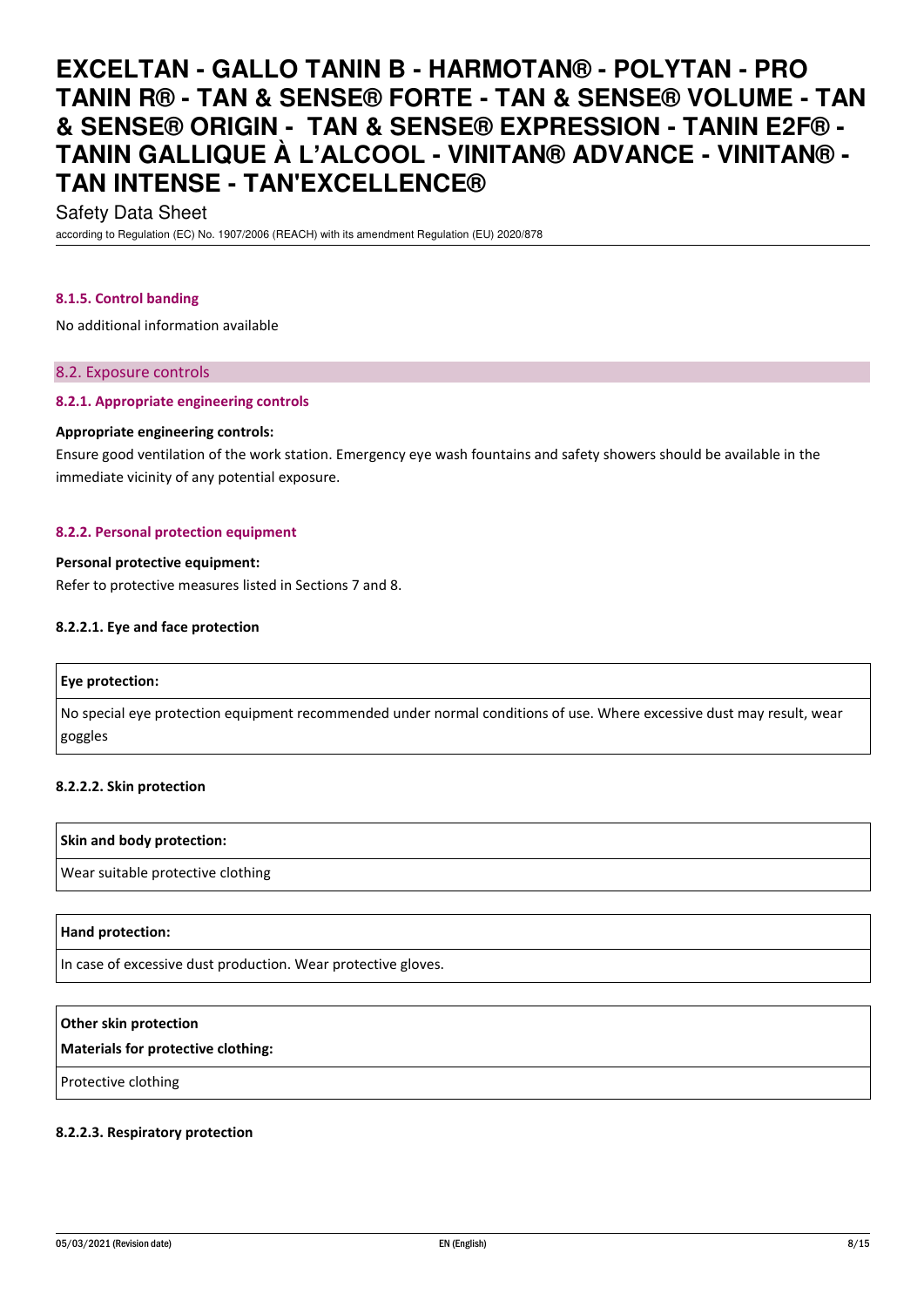# Safety Data Sheet

according to Regulation (EC) No. 1907/2006 (REACH) with its amendment Regulation (EU) 2020/878

| <b>Respiratory protection:</b>                                                  |                    |           |                 |
|---------------------------------------------------------------------------------|--------------------|-----------|-----------------|
| Wear suitable respiratory equipment in case of insufficient ventilation. EN 143 |                    |           |                 |
| <b>Device</b>                                                                   | <b>Filter type</b> | Condition | <b>Standard</b> |
| Dust mask                                                                       | Type P1, Type P2   |           |                 |

### **8.2.2.4. Thermal hazards**

No additional information available

### **8.2.3. Environmental exposure controls**

### **Environmental exposure controls:**

Do not allow into drains or water courses. Avoid release to the environment.

### **Other information:**

Do not eat, drink or smoke during work. Wash hands and other exposed areas with mild soap and water before eating, drinking or smoking and when leaving work.

| <b>SECTION 9: Physical and chemical properties</b>         |                                      |
|------------------------------------------------------------|--------------------------------------|
| 9.1. Information on basic physical and chemical properties |                                      |
| Physical state                                             | : Solid                              |
| Colour                                                     | : light brown. dark brown.           |
| Appearance                                                 | : Powder.                            |
| Odour                                                      | : Product (article) characteristics. |
| Odour threshold                                            | : Not available                      |
| Melting point                                              | : 200 °C                             |
| Freezing point                                             | : Not applicable                     |
| <b>Boiling point</b>                                       | : Not available                      |
| Flammability                                               | : Not available                      |
| <b>Explosive properties</b>                                | : Not explosive.                     |
| <b>Explosive limits</b>                                    | : Not applicable                     |
| Lower explosive limit (LEL)                                | : Not applicable                     |
| Upper explosive limit (UEL)                                | : Not applicable                     |
| Flash point                                                | : 198 °C Not applicable              |
| Auto-ignition temperature                                  | $:$ > 500 Not applicable             |
| Decomposition temperature                                  | : Not available                      |
| рH                                                         | : Not available                      |
| pH solution                                                | $: 2 - 620^{\circ}C$                 |
| Viscosity, kinematic                                       | : Not applicable                     |
| Solubility                                                 | : Soluble in water.                  |
|                                                            | Water: $>$ 500 g/l 25 $^{\circ}$ C   |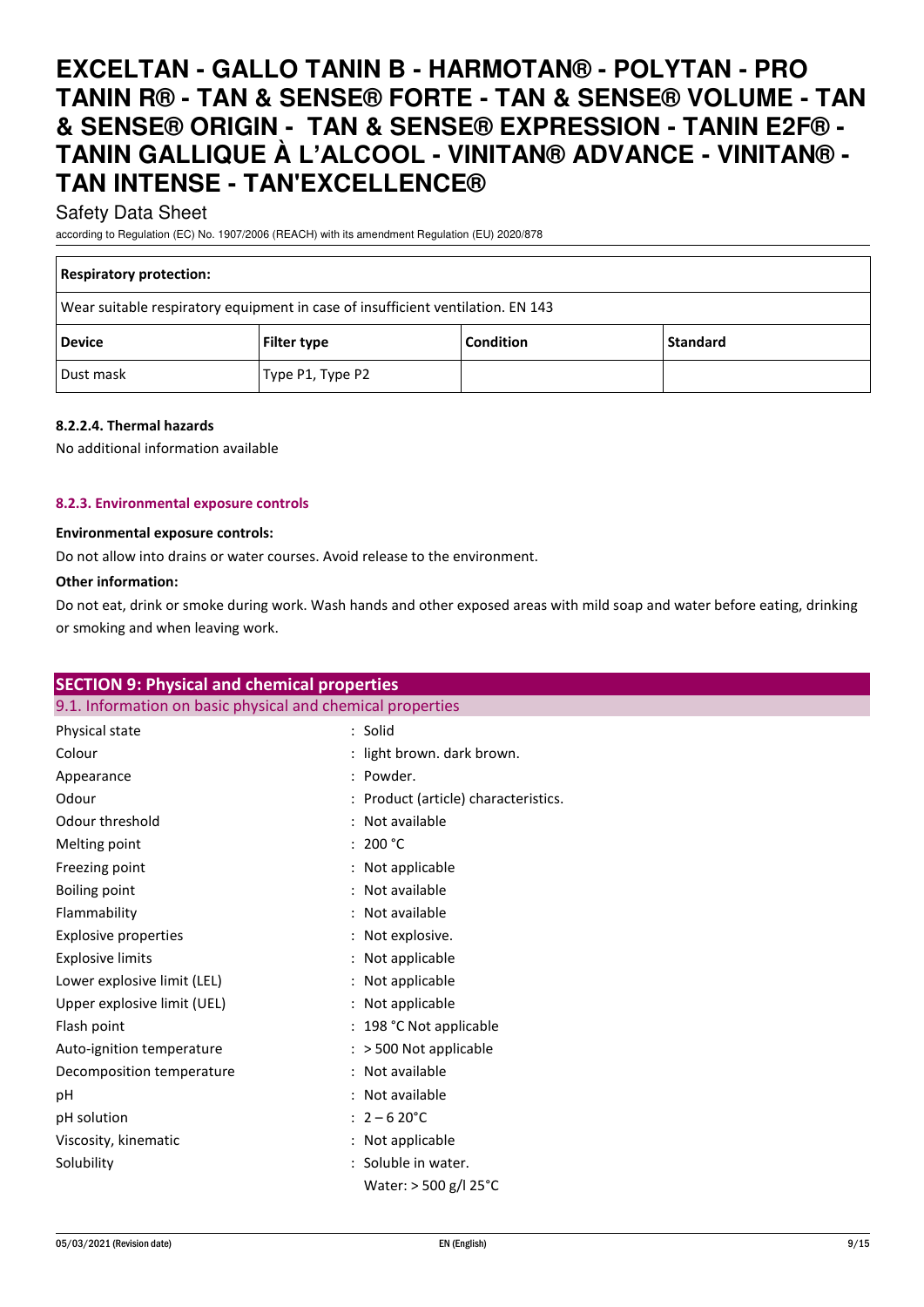# Safety Data Sheet

according to Regulation (EC) No. 1907/2006 (REACH) with its amendment Regulation (EU) 2020/878

| Partition coefficient n-octanol/water (Log | : Not available              |
|--------------------------------------------|------------------------------|
| Kow)                                       |                              |
| Vapour pressure                            | : Not available              |
| Vapour pressure at 50 °C                   | : Not available              |
| Density                                    | : Not available              |
| Relative density                           | $: 0.3 - 0.6$ Not applicable |
| Relative vapour density at 20 °C           | : Not applicable             |
| Particle size                              | : Not available              |
| Particle size distribution                 | : Not available              |
| Particle shape                             | : Not available              |
| Particle aspect ratio                      | : Not available              |
| Particle aggregation state                 | : Not available              |
| Particle agglomeration state               | : Not available              |
| Particle specific surface area             | : Not available              |
| Particle dustiness                         | : Not available              |

# 9.2. Other information

### **9.2.1. Information with regard to physical hazard classes**

No additional information available

### **9.2.2. Other safety characteristics**

No additional information available

# **SECTION 10: Stability and reactivity**

### 10.1. Reactivity

The product is non-reactive under normal conditions of use, storage and transport.

### 10.2. Chemical stability

Stable under normal conditions.

### 10.3. Possibility of hazardous reactions

No dangerous reactions known under normal conditions of use.

### 10.4. Conditions to avoid

Heat. flames or sparks. Moisture. Direct sunlight.

### 10.5. Incompatible materials

Strong acids, strong oxidants.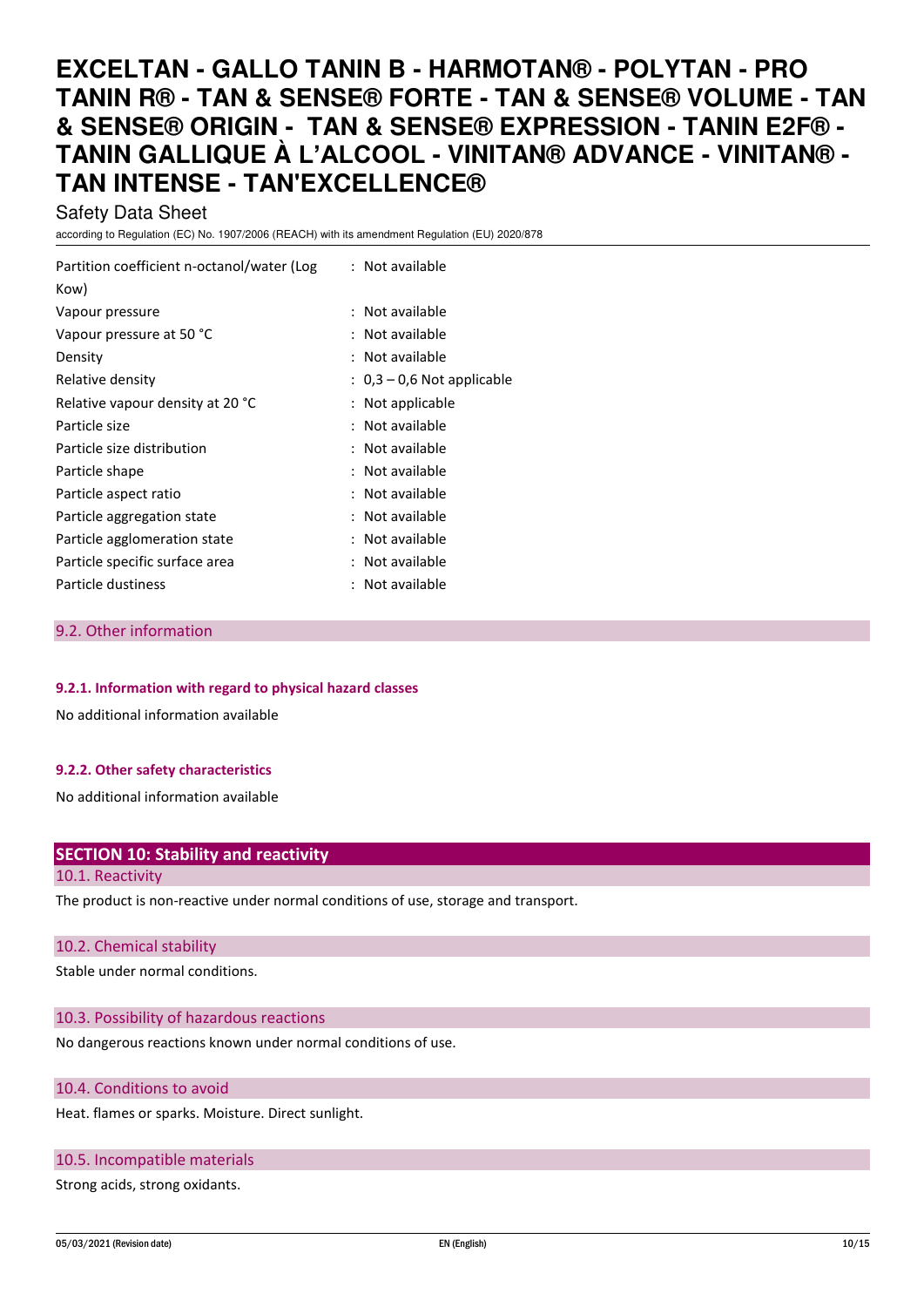# Safety Data Sheet

according to Regulation (EC) No. 1907/2006 (REACH) with its amendment Regulation (EU) 2020/878

### 10.6. Hazardous decomposition products

Toxic fumes may be released. Carbon oxides (CO, CO2).

| <b>SECTION 11: Toxicological information</b> |                                                                                                   |  |
|----------------------------------------------|---------------------------------------------------------------------------------------------------|--|
|                                              | 11.1. Information on hazard classes as defined in Regulation (EC) No 1272/2008                    |  |
| Acute toxicity (oral)                        | : May cause a light irritation of the linings of the mouth, throat, and<br>gastrointestinal tract |  |
| Acute toxicity (dermal)                      | : Not classified                                                                                  |  |
| Acute toxicity (inhalation)                  | : Not classified                                                                                  |  |

**EXCELTAN - GALLO TANIN B - HARMOTAN® - POLYTAN - PRO TANIN R® - TAN & SENSE® FORTE - TAN & SENSE® VOLUME - TAN & SENSE® ORIGIN - TAN & SENSE® EXPRESSION - TANIN E2F® - TANIN GALLIQUE À L'ALCOOL - VINITAN® ADVANCE - VINITAN® - TAN INTENSE - TAN'EXCELLENCE® (1401-55-4)**

| LD50 oral rat | > 2000 mg/kg |
|---------------|--------------|
| LD50 oral     | > 5000 mg/kg |

| Skin corrosion/irritation         | : Not classified                                                                            |
|-----------------------------------|---------------------------------------------------------------------------------------------|
| Serious eye damage/irritation     | : May cause eye-irritation of susceptible persons                                           |
| Respiratory or skin sensitisation | : Repeated or prolonged contact may cause allergic reactions in very susceptible<br>persons |
| Germ cell mutagenicity            | : Not classified                                                                            |
| Carcinogenicity                   | : Not classified                                                                            |
| Reproductive toxicity             | : Not classified                                                                            |
| STOT-single exposure              | : Not classified                                                                            |
| STOT-repeated exposure            | : Not classified                                                                            |
| Aspiration hazard                 | : Not classified                                                                            |

# **EXCELTAN - GALLO TANIN B - HARMOTAN® - POLYTAN - PRO TANIN R® - TAN & SENSE® FORTE - TAN & SENSE® VOLUME - TAN & SENSE® ORIGIN - TAN & SENSE® EXPRESSION - TANIN E2F® - TANIN GALLIQUE À L'ALCOOL - VINITAN® ADVANCE - VINITAN® - TAN INTENSE - TAN'EXCELLENCE® (1401-55-4)** Viscosity, kinematic Not applicable

# 11.2. Information on other hazards

# No additional information available

05/03/2021 (Revision date) EN (English) 11/15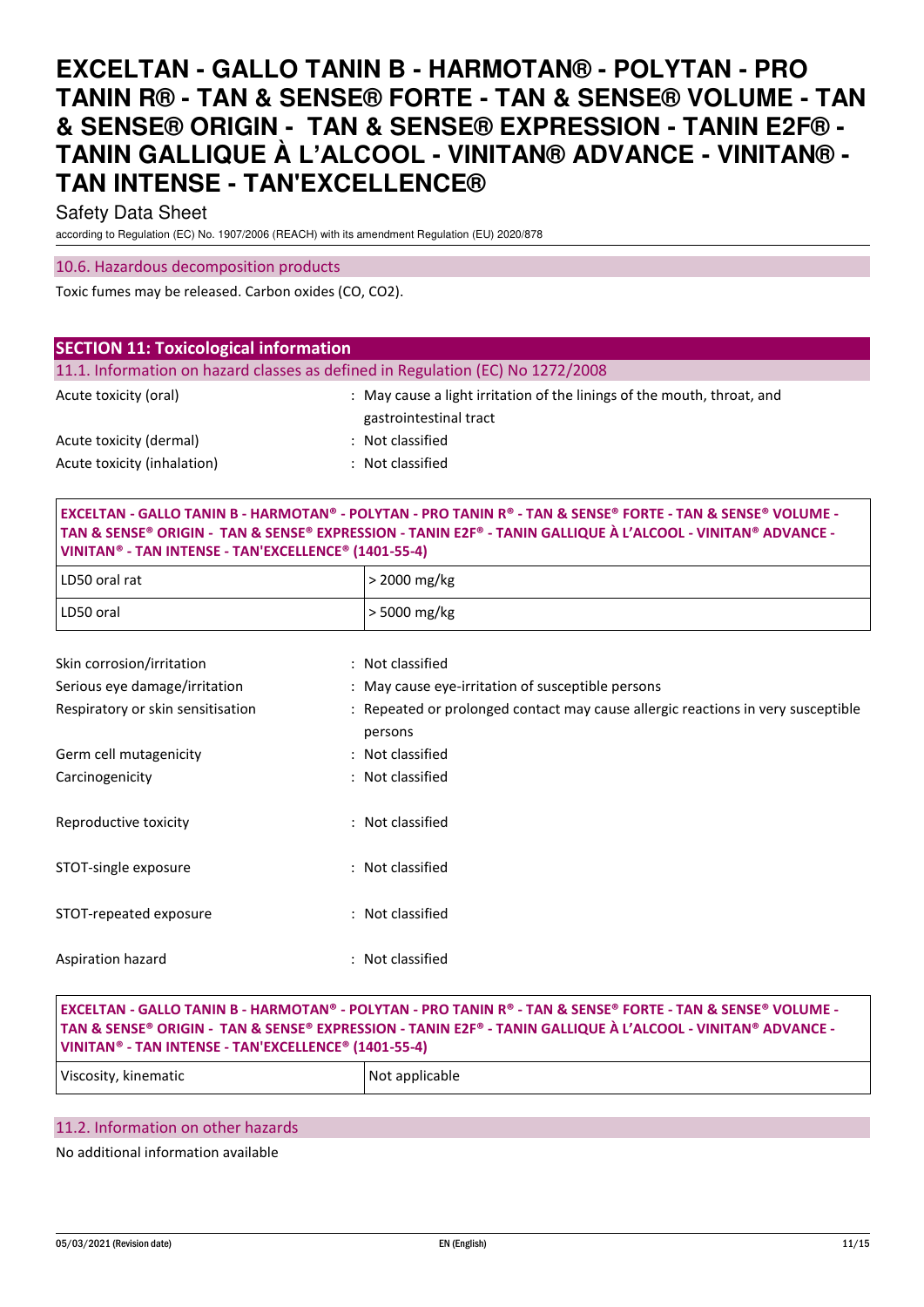# Safety Data Sheet

according to Regulation (EC) No. 1907/2006 (REACH) with its amendment Regulation (EU) 2020/878

| <b>SECTION 12: Ecological information</b>                                      |                                                                                                                             |
|--------------------------------------------------------------------------------|-----------------------------------------------------------------------------------------------------------------------------|
| 12.1. Toxicity                                                                 |                                                                                                                             |
| Ecology - general                                                              | : The product is not considered harmful to aquatic organisms nor to cause long-<br>term adverse effects in the environment. |
| Hazardous to the aquatic environment,<br>short-term (acute)                    | : Not classified                                                                                                            |
| Hazardous to the aquatic environment, long- : Not classified<br>term (chronic) |                                                                                                                             |

### 12.2. Persistence and degradability

**EXCELTAN - GALLO TANIN B - HARMOTAN® - POLYTAN - PRO TANIN R® - TAN & SENSE® FORTE - TAN & SENSE® VOLUME - TAN & SENSE® ORIGIN - TAN & SENSE® EXPRESSION - TANIN E2F® - TANIN GALLIQUE À L'ALCOOL - VINITAN® ADVANCE - VINITAN® - TAN INTENSE - TAN'EXCELLENCE® (1401-55-4)**

| Persistence and degradability | Biodegradable. No known adverse effects on the functioning of water |
|-------------------------------|---------------------------------------------------------------------|
|                               | treatment plants under normal use conditions as recommended.        |

### 12.3. Bioaccumulative potential

**EXCELTAN - GALLO TANIN B - HARMOTAN® - POLYTAN - PRO TANIN R® - TAN & SENSE® FORTE - TAN & SENSE® VOLUME - TAN & SENSE® ORIGIN - TAN & SENSE® EXPRESSION - TANIN E2F® - TANIN GALLIQUE À L'ALCOOL - VINITAN® ADVANCE - VINITAN® - TAN INTENSE - TAN'EXCELLENCE® (1401-55-4)** Bioaccumulative potential There is no bioaccumulation.

### 12.4. Mobility in soil

No additional information available

## 12.5. Results of PBT and vPvB assessment

No additional information available

### 12.6. Endocrine disrupting properties

No additional information available

| $\sim$ $\sim$ $\sim$ $\sim$ $\sim$ $\sim$ $\sim$ |  |
|--------------------------------------------------|--|
| 12.7. Other adverse effects                      |  |

Other adverse effects in the state of the courses in the courses of the courses of the courses of the courses

| <b>SECTION 13: Disposal considerations</b>    |                                                                                                                            |
|-----------------------------------------------|----------------------------------------------------------------------------------------------------------------------------|
| 13.1. Waste treatment methods                 |                                                                                                                            |
| Waste treatment methods                       | : Dispose of contents/container in accordance with licensed collector's sorting<br>instructions.                           |
| Product/Packaging disposal<br>recommendations | : Empty remaining contents. Dispose of contents/container in accordance with<br>licensed collector's sorting instructions. |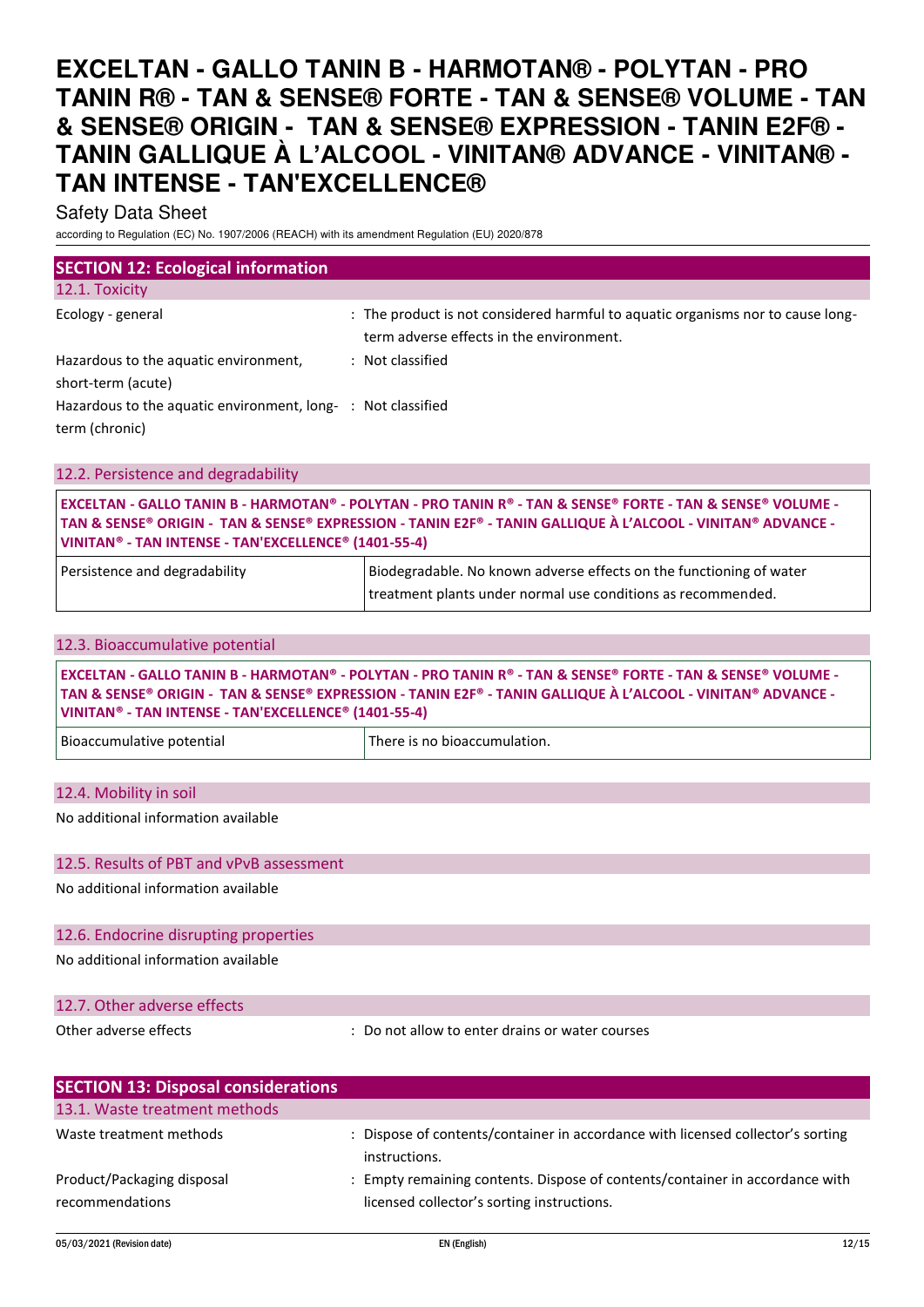# Safety Data Sheet

according to Regulation (EC) No. 1907/2006 (REACH) with its amendment Regulation (EU) 2020/878

# **SECTION 14: Transport information**

In accordance with ADR / IMDG / IATA / ADN / RID

| 14.1. UN number or ID number      |                                 |
|-----------------------------------|---------------------------------|
| UN-No. (ADR)                      | : Not regulated                 |
| UN-No. (IMDG)                     | Not regulated<br>÷              |
| UN-No. (IATA)                     | : Not regulated                 |
| UN-No. (ADN)                      | Not regulated                   |
| UN-No. (RID)                      | Not regulated                   |
|                                   |                                 |
| 14.2. UN proper shipping name     |                                 |
| Proper Shipping Name (ADR)        | : Not regulated                 |
| Proper Shipping Name (IMDG)       | : Not regulated                 |
| Proper Shipping Name (IATA)       | : Not regulated                 |
| Proper Shipping Name (ADN)        | Not regulated<br>$\ddot{\cdot}$ |
| Proper Shipping Name (RID)        | : Not regulated                 |
| 14.3. Transport hazard class(es)  |                                 |
| <b>ADR</b>                        |                                 |
| Transport hazard class(es) (ADR)  | : Not regulated                 |
| <b>IMDG</b>                       |                                 |
| Transport hazard class(es) (IMDG) | : Not regulated                 |
| <b>IATA</b>                       |                                 |
| Transport hazard class(es) (IATA) | : Not regulated                 |
| <b>ADN</b>                        |                                 |
| Transport hazard class(es) (ADN)  | : Not regulated                 |
| <b>RID</b>                        |                                 |
| Transport hazard class(es) (RID)  | : Not regulated                 |
| 14.4. Packing group               |                                 |
| Packing group (ADR)               | : Not regulated                 |
| Packing group (IMDG)              | Not regulated                   |
| Packing group (IATA)              | Not regulated                   |
| Packing group (ADN)               | Not regulated                   |
| Packing group (RID)               | : Not regulated                 |
|                                   |                                 |
| 14.5. Environmental hazards       |                                 |
| Dangerous for the environment     | : No                            |
| Marine pollutant                  | : No                            |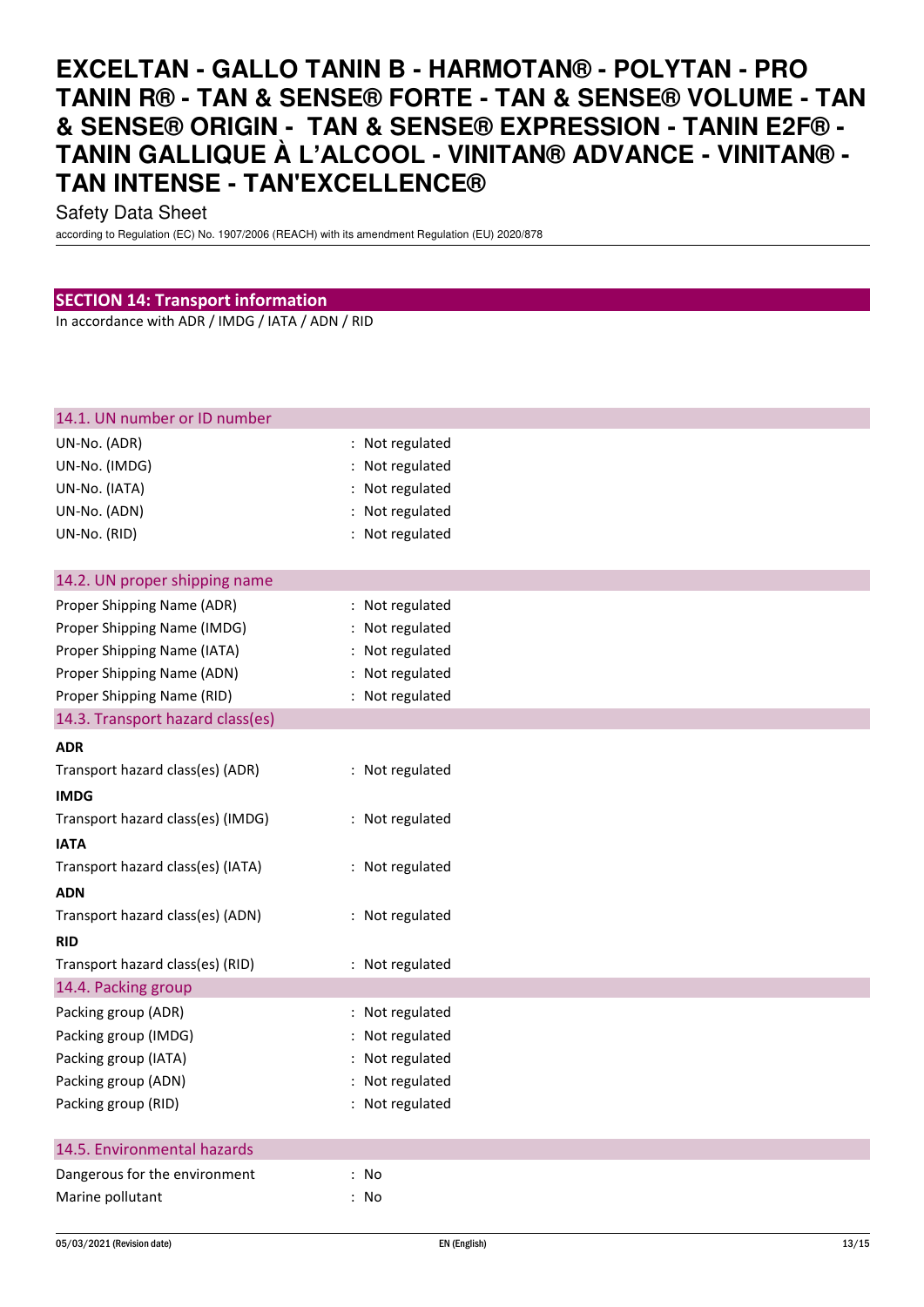# Safety Data Sheet

according to Regulation (EC) No. 1907/2006 (REACH) with its amendment Regulation (EU) 2020/878

Other information **intervalse in the supplementary information** available

## 14.6. Special precautions for user

**Overland transport**  Not regulated **Transport by sea**  Not regulated **Air transport**  Not regulated **Inland waterway transport**  Not regulated **Rail transport**  Not regulated

# 14.7. Maritime transport in bulk according to IMO instruments

Not applicable

# **SECTION 15: Regulatory information**

15.1. Safety, health and environmental regulations/legislation specific for the substance or mixture

## **15.1.1. EU-Regulations**

No REACH Annex XVII restrictions

EXCELTAN - GALLO TANIN B - HARMOTAN® - POLYTAN - PRO TANIN R® - TAN & SENSE® FORTE - TAN & SENSE® VOLUME - TAN & SENSE® ORIGIN - TAN & SENSE® EXPRESSION - TANIN E2F® - TANIN GALLIQUE À L'ALCOOL - VINITAN® ADVANCE - VINITAN® - TAN INTENSE - TAN'EXCELLENCE® is not on the REACH Candidate List

EXCELTAN - GALLO TANIN B - HARMOTAN® - POLYTAN - PRO TANIN R® - TAN & SENSE® FORTE - TAN & SENSE® VOLUME - TAN & SENSE® ORIGIN - TAN & SENSE® EXPRESSION - TANIN E2F® - TANIN GALLIQUE À L'ALCOOL - VINITAN® ADVANCE - VINITAN® - TAN INTENSE - TAN'EXCELLENCE® is not on the REACH Annex XIV List

EXCELTAN - GALLO TANIN B - HARMOTAN® - POLYTAN - PRO TANIN R® - TAN & SENSE® FORTE - TAN & SENSE® VOLUME - TAN & SENSE® ORIGIN - TAN & SENSE® EXPRESSION - TANIN E2F® - TANIN GALLIQUE À L'ALCOOL - VINITAN® ADVANCE - VINITAN® - TAN INTENSE - TAN'EXCELLENCE® is not subject to Regulation (EU) No 649/2012 of the European Parliament and of the Council of 4 july 2012 concerning the export and import of hazardous chemicals.

EXCELTAN - GALLO TANIN B - HARMOTAN® - POLYTAN - PRO TANIN R® - TAN & SENSE® FORTE - TAN & SENSE® VOLUME - TAN & SENSE® ORIGIN - TAN & SENSE® EXPRESSION - TANIN E2F® - TANIN GALLIQUE À L'ALCOOL - VINITAN® ADVANCE - VINITAN® - TAN INTENSE - TAN'EXCELLENCE® is not subject to Regulation (EU) No 2019/1021 of the European Parliament and of the Council of 20 June 2019 on persistent organic pollutants

Other information, restriction and prohibition regulations : For œnological use.